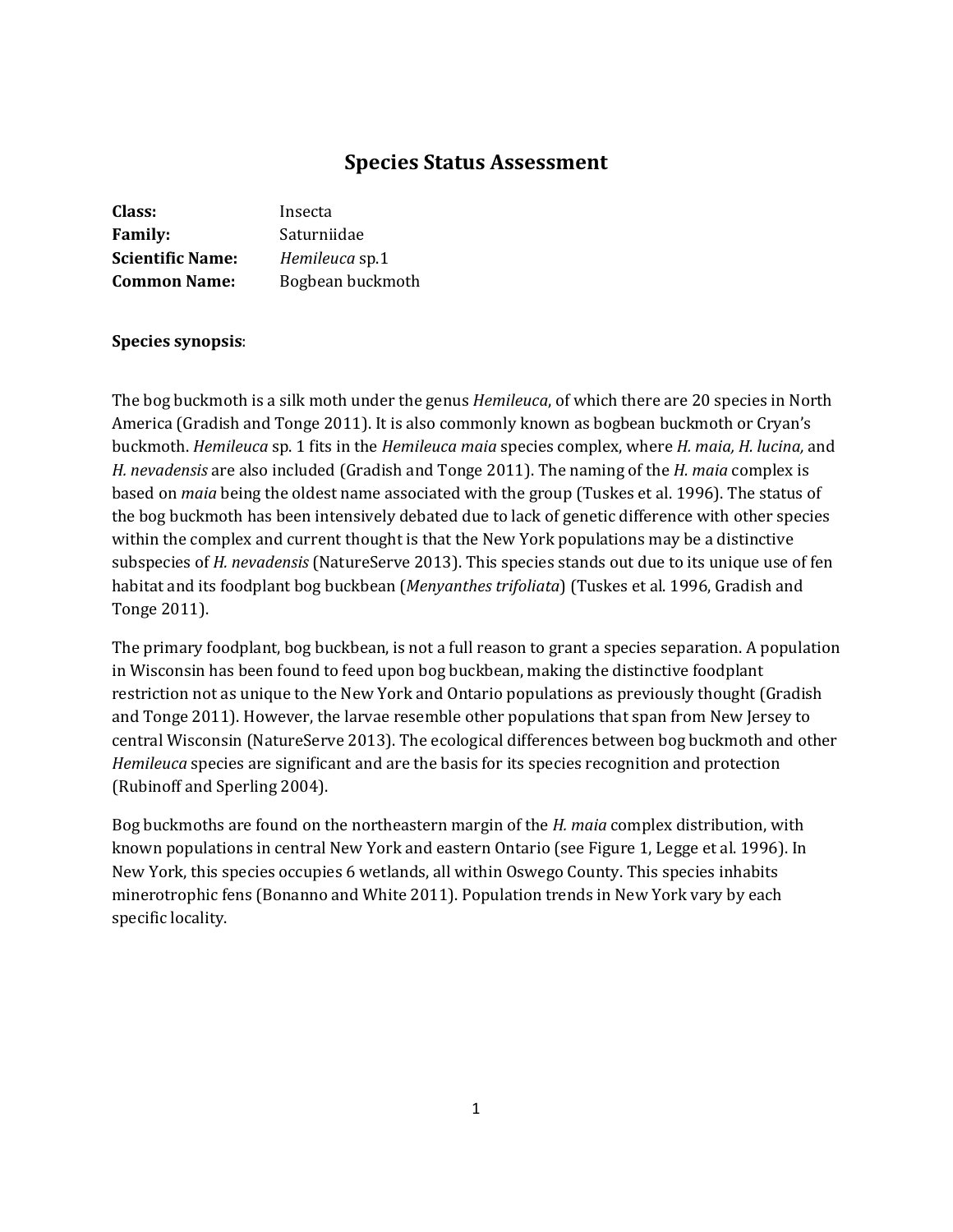#### **I. Status**

## **a. Current and Legal Protected Status**

- **i. Federal \_\_\_\_** Not listed**\_\_\_\_\_\_\_\_\_\_\_\_\_\_\_\_\_\_\_\_\_\_\_ Candidate? \_**No**\_\_\_\_**
- **ii. New York Lear Endangered**; SGCN

## **b. Natural Heritage Program Rank**

- **i. Global \_\_\_\_\_**G1Q**\_\_\_\_\_\_\_\_\_\_\_\_\_\_\_\_\_\_\_\_\_\_\_\_\_\_\_\_\_\_\_\_\_\_\_\_\_\_\_\_\_\_\_\_\_\_\_\_\_\_\_\_\_\_\_\_**
- **ii. New York** \_\_\_\_\_\_\_S1**\_\_\_\_\_\_\_\_\_\_\_\_\_\_\_\_\_ Tracked by NYNHP? \_\_**Yes**\_\_\_\_\_**

## **Other Rank:**

United States and Canada National Status: N1 (20 September 1999) COSEWIC: Endangered (27 November 2009)

## **Status Discussion:**

*Hemileuca sp.* is a very rare moth, having 5-10 known populations. Out of the occurring populations, 3-5 are known to be viable. Populations in New York are all in Oswego County. This moth species is susceptible to invasive plants, which crowd out its preferred food plant (NatureServe 2013).

## **II. Abundance and Distribution Trends**

- **a. North America**
	- **i. Abundance \_X\_\_ declining \_\_\_\_\_increasing \_\_\_\_\_stable \_\_\_\_\_unknown ii. Distribution: \_X\_\_ declining \_\_\_\_\_increasing \_\_\_\_\_stable \_\_\_\_\_unknown Time frame considered: \_\_\_\_\_\_**1998-present **\_\_\_\_\_\_\_\_\_\_\_\_\_\_\_\_\_\_\_\_\_\_\_\_\_\_\_\_\_\_\_\_\_\_ Moderate decline**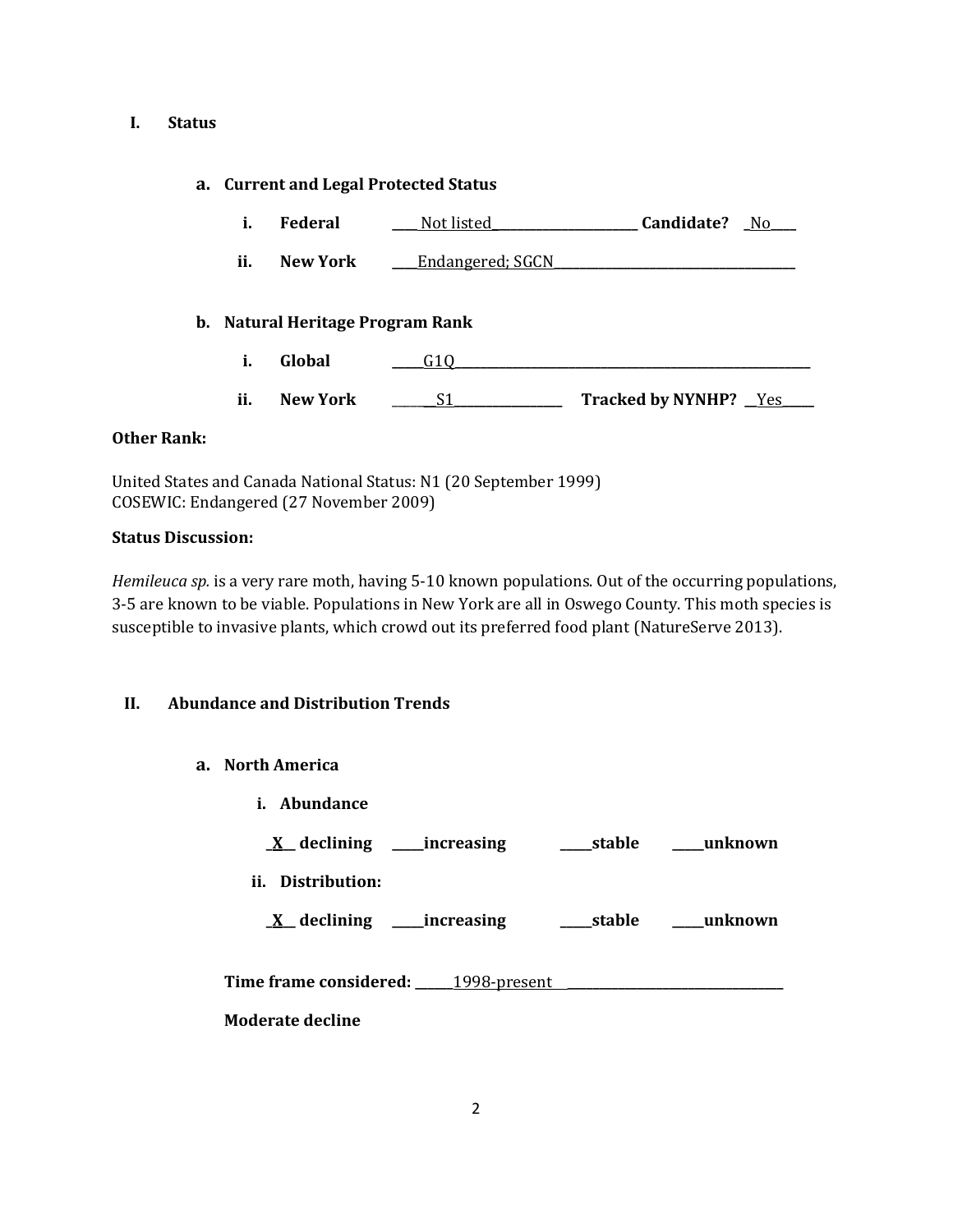- **b. Regional** 
	- **i. Abundance**

| $X$ declining<br>__increasing              | stable | unknown |
|--------------------------------------------|--------|---------|
| Distribution:<br>Ħ.                        |        |         |
| $X$ declining increasing                   | stable | unknown |
| <b>Regional Unit Considered:</b> Northeast |        |         |
| Time Frame Considered: 1998-present        |        |         |

Moderate decline

# **c. Adjacent States and Provinces**

| <b>CONNECTICUT</b>             | Not Present $X$     | No data $\_\_\_\_\_\_\_\_\_\_\_\_\$                                         |
|--------------------------------|---------------------|-----------------------------------------------------------------------------|
| <b>MASSACHUSETTS</b>           | Not Present $X$     | No data $\_\_\_\_\_\_\_\_\_\_\_\$                                           |
| <b>NEW JERSEY</b>              | Not Present $X$     | No data $\_\_\_\_\_\_\_\_\_\_\_\_$                                          |
| <b>PENNSYLVANIA</b>            | Not Present $X$     | No data $\_\_\_\_\_\_\_\_\_\_\_\$                                           |
| <b>QUEBEC</b>                  | Not Present $X$     | No data $\_\_\_\_\_\_\_\_\_\_\_\_$                                          |
| <b>VERMONT</b>                 | Not Present $X_{-}$ | No data $\_\_\_\_\_\_\_\_\_\_\_\$                                           |
| <b>ONTARIO</b>                 | Not Present ______  | No data $\frac{1}{\sqrt{1-\frac{1}{2}}\cdot\frac{1}{\sqrt{1-\frac{1}{2}}}}$ |
| i. Abundance                   |                     |                                                                             |
|                                |                     |                                                                             |
| ii. Distribution:              |                     |                                                                             |
| ____ declining ____ increasing |                     | $\underline{X}$ stable _____unknown                                         |
|                                |                     |                                                                             |
|                                |                     |                                                                             |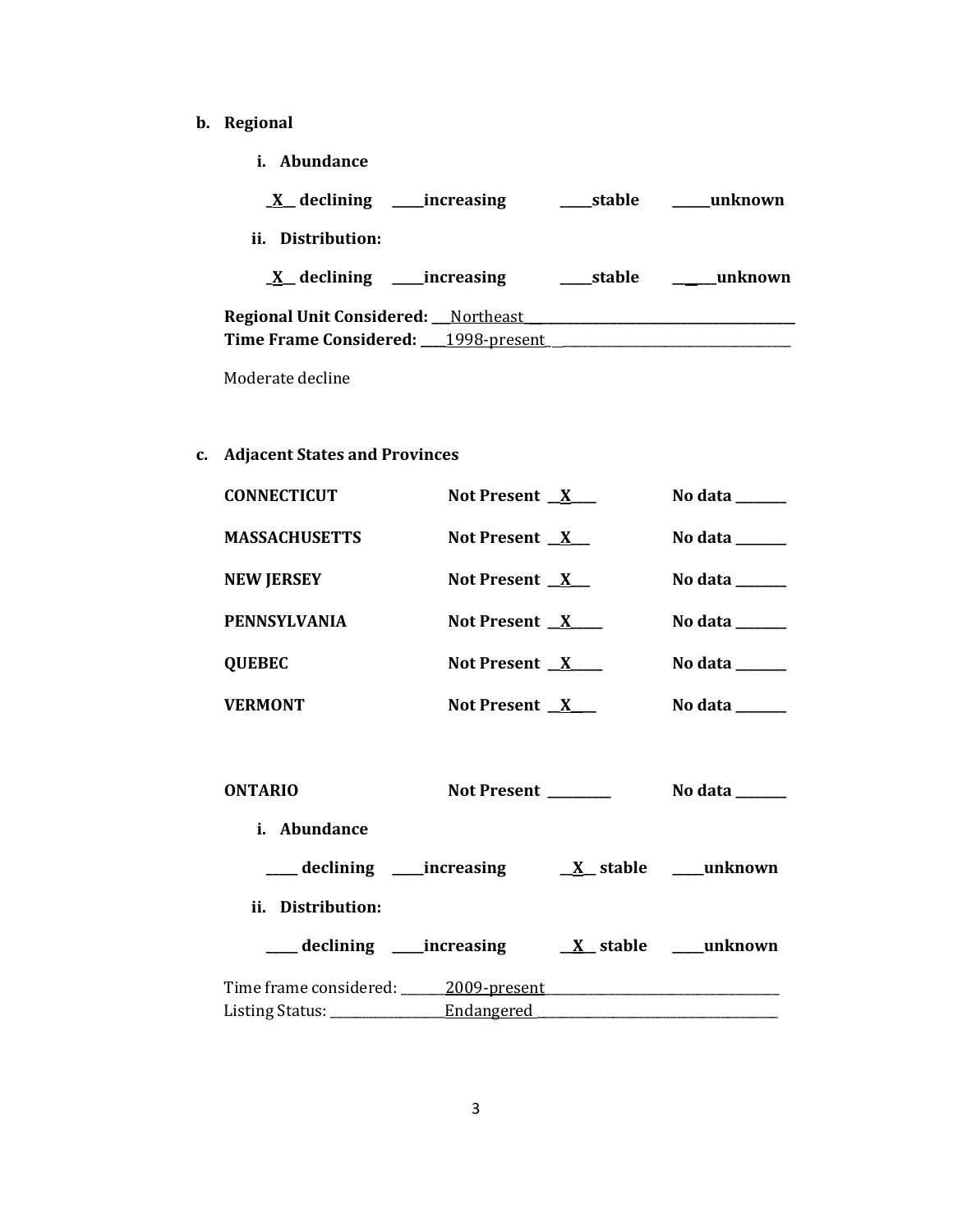| d. NEW YORK                                             | No data        |
|---------------------------------------------------------|----------------|
| i. Abundance                                            |                |
| $\underline{X}$ declining ______ increasing             | stable unknown |
| ii. Distribution:                                       |                |
| $X$ declining ____ increasing                           | stable unknown |
| Time frame considered: Severe Decline from 1998-present |                |
| Severe decline                                          |                |

#### **Monitoring in New York.**

Since 1994, the six populations in New York have been annually monitored, however a standardized monitoring protocol was not introduced until 1998 (Pryor 1998, Serra 2003, Bonanno 2009).

## **Trends Discussion:**

The global population is estimated to be 2,500-10,000 individuals, with populations in serious decline of 10-90% (NatureServe 2013). A survey of individuals in Ontario is estimated to have a total population of roughly 3,000 individuals (COSEWIC 2009).

The status of the six sites in New York, all in Oswego County, are as follows:

At Rainbow Shores Bog, flying adults have not been sighted since 2003, despite annual surveying. Moths were abundant at this site in 1994 and 1996, crashed in 1996 and were very sparse through 2003 (Lawlor 2003). This site appears to have been extirpated (Bonanno 2013).

The Deer Creek/Mud Creek site has shown the most extreme fluctuation pattern. Stanton (2000) considered this location to be an overflow site, which has supported a regular low-abundance population.

The Deer Creek Marsh South population was first surveyed in 1992, when 11 larvae were found. The largest number of individuals found in subsequent surveys is six (Bonanno 2007).

Selkirk Fen, South Pond Fen and Silver Lake fen support fluctuating but persistent populations (Bonanno and White 2011). In 2013, mean five-minute counts were very low: 1.0 at Selkirk, 0.3 at Deer Creek, and 0.0 at South Pond (Bonanno 2013).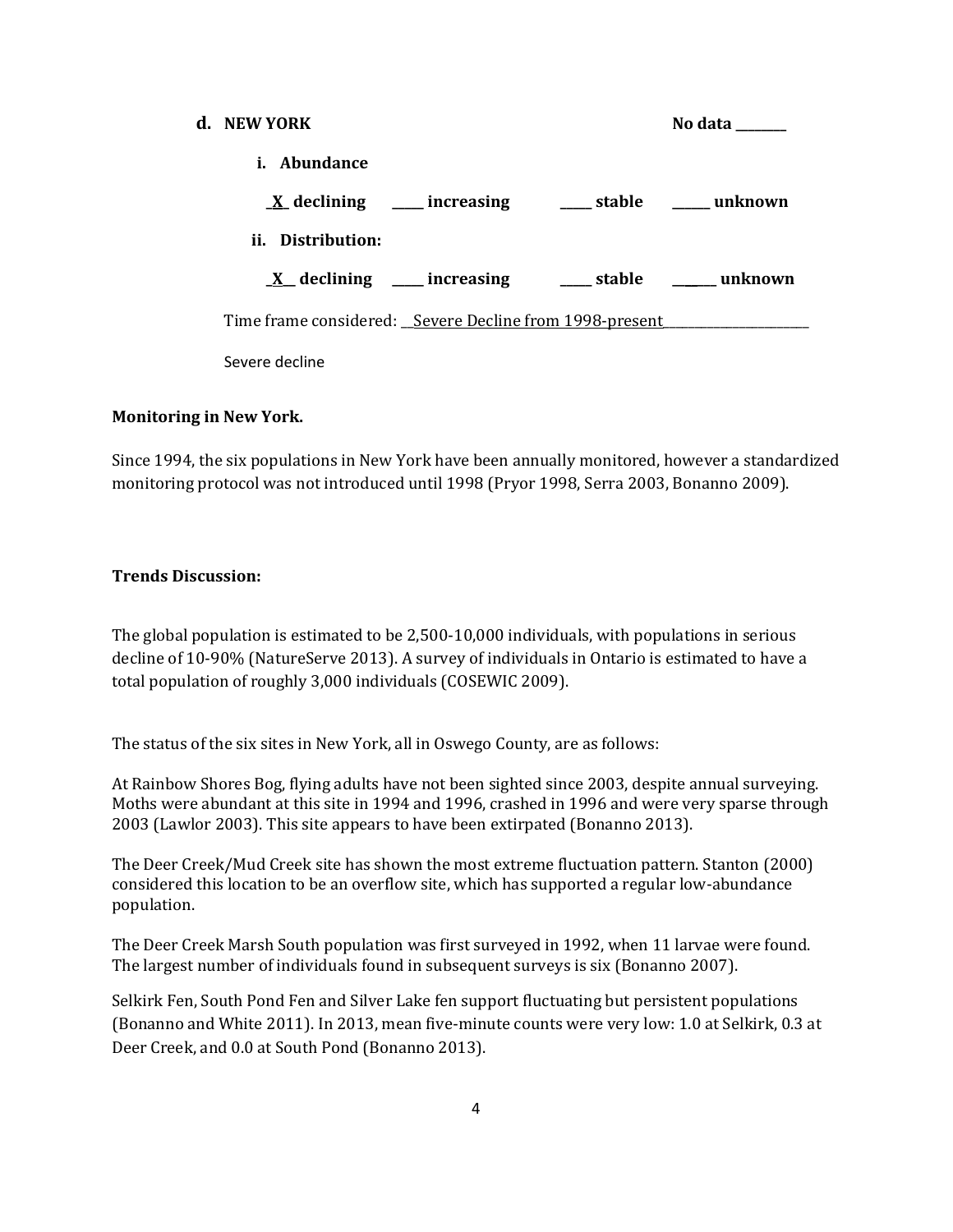

**Figure 1**. Distribution of *Hemileuca* sp. and the *Hemileuca maia* complex in North America (modified from Tuskes et al. 1996).



**Figure 2**. Known location of populations of *Hemileuca sp.* in New York State (NYNHP 2013).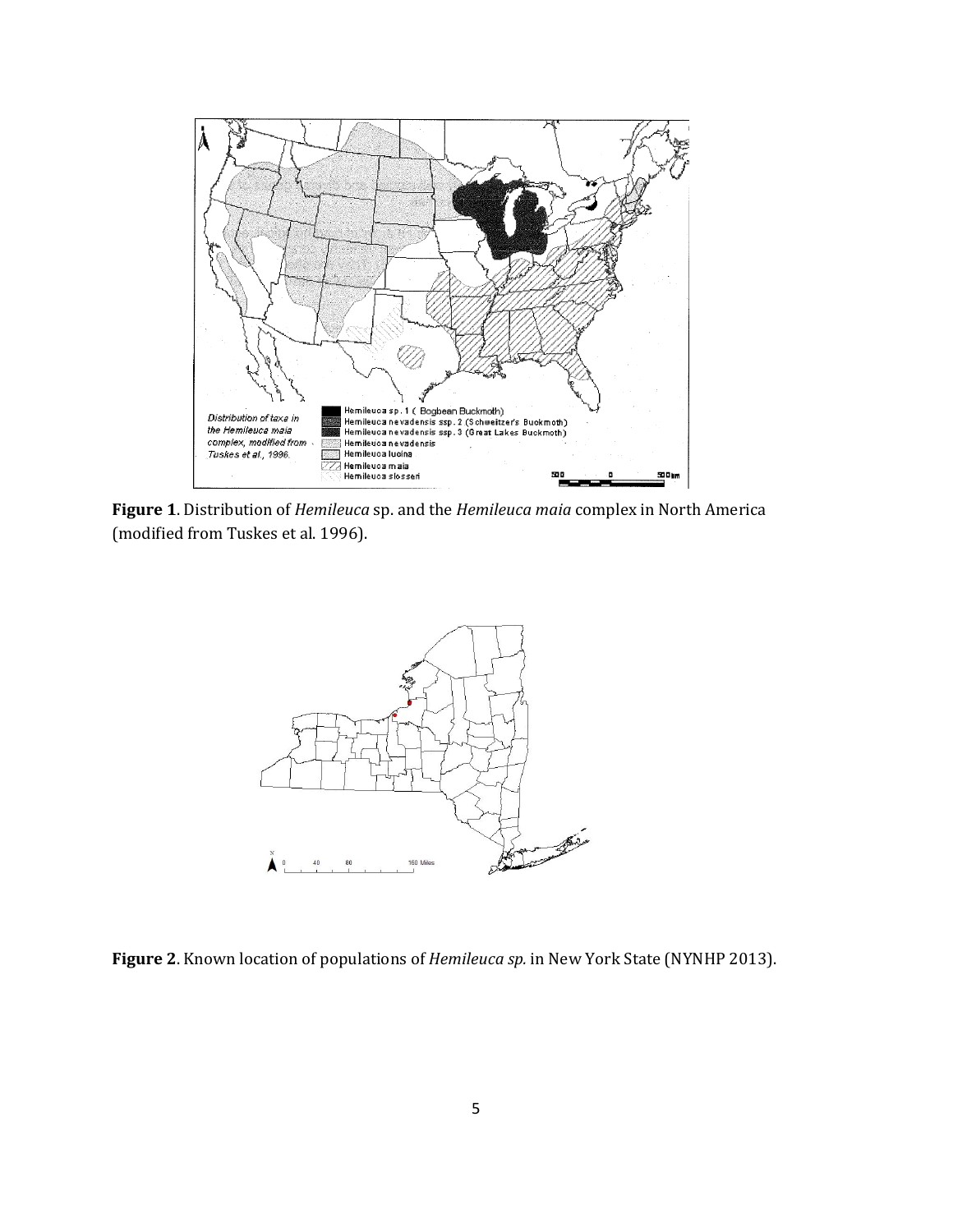

**Figure 3**. Location of *Hemileuca* sp. populations in Oswego County (Bonanno and White 2011).

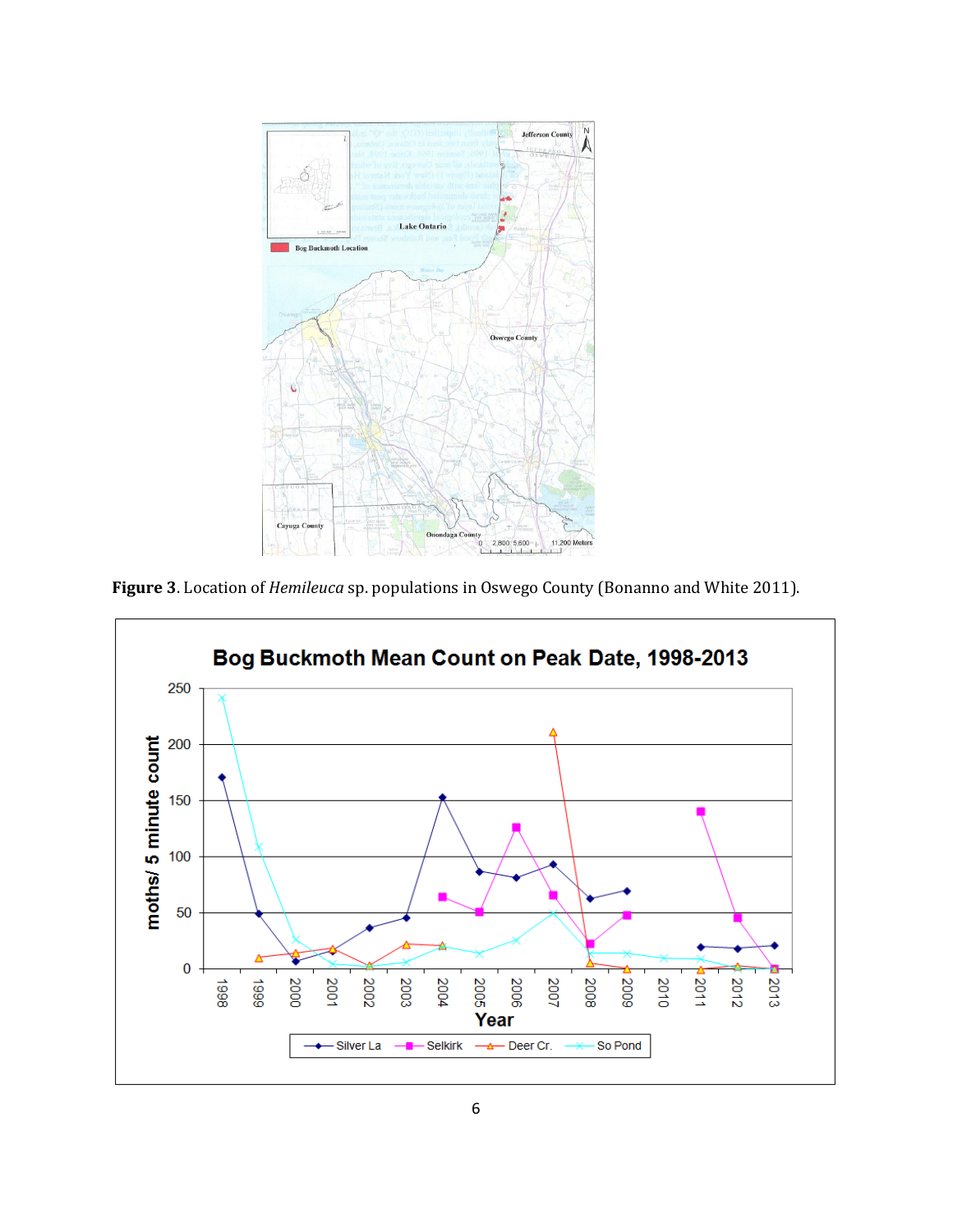**Figure 4**. Bog buckmoth population trends for known populations from 1998-2013. Data are mean number of moths counted in repeated five-minute intervals on the peak date for each year. Moths are counted over a two-hour period of repeated five-minute intervals along multiple permanent 25 m transects at each site. Breaks in the line indicate no data available for intervening years (Bonanno and White 2011, Bonanno 2013).

# **III. New York Rarity, if known:**

| Historic      | # of Animals | # of Locations | % of State |
|---------------|--------------|----------------|------------|
| prior to 1970 |              |                |            |
| prior to 1980 |              |                |            |
| prior to 1990 |              |                |            |

# **Details of historic occurrence:**

This first population of *Hemileuca* sp. was discovered at Rainbow Shores Bog, Oswego County, in 1977. A population was discovered at Brennan Beach Fen, Oswego County in 1978. An additional population was found in Mud Pond Fen, Oswego County the following year in 1979. In 1987, another population was found in South Pond Fen, Oswego County (NYNHP 2013). In 1992, two additional populations were discovered at Deer Creek Marsh and Deer Creek Marsh South in Oswego County (NYNHP 2013).

| Current | # of Animals | # of Locations | % of State |
|---------|--------------|----------------|------------|
|         | ________     | ◠              | _________  |

## **Details of current occurrence:**

There are currently three active bog buckmoth sites of the six documented localities: Silver Lake, Selkirk, and Deer Creek/Mud Creek.

## **New York's Contribution to Species North American Range:**

| <b>Distribution</b> (percent of NY where species occurs) | <b>Abundance</b> (within NY distribution) |  |
|----------------------------------------------------------|-------------------------------------------|--|
| $0 - 5%$<br>X                                            | abundant                                  |  |
| 6-10%                                                    | common                                    |  |
| 11-25%                                                   | fairly common                             |  |
| 26-50%                                                   | uncommon                                  |  |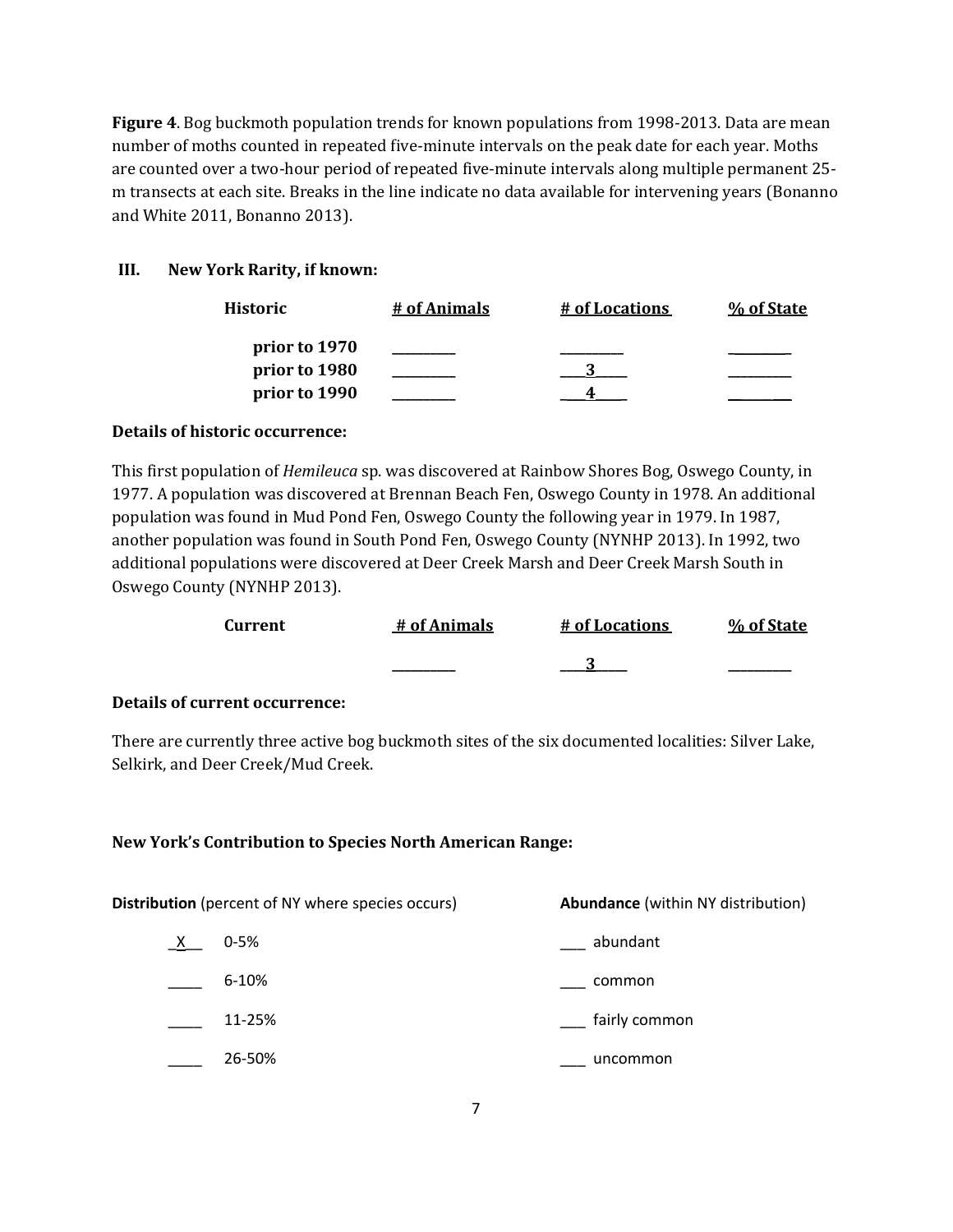$\frac{X}{X}$  rare

# **NY's Contribution to North American range**

- $\frac{1}{2}$  0-5%
- $\frac{6-10\%}{2}$
- $\frac{11-25\%}{2}$
- \_\_\_\_ 26-50%
- $X \longrightarrow 50\%$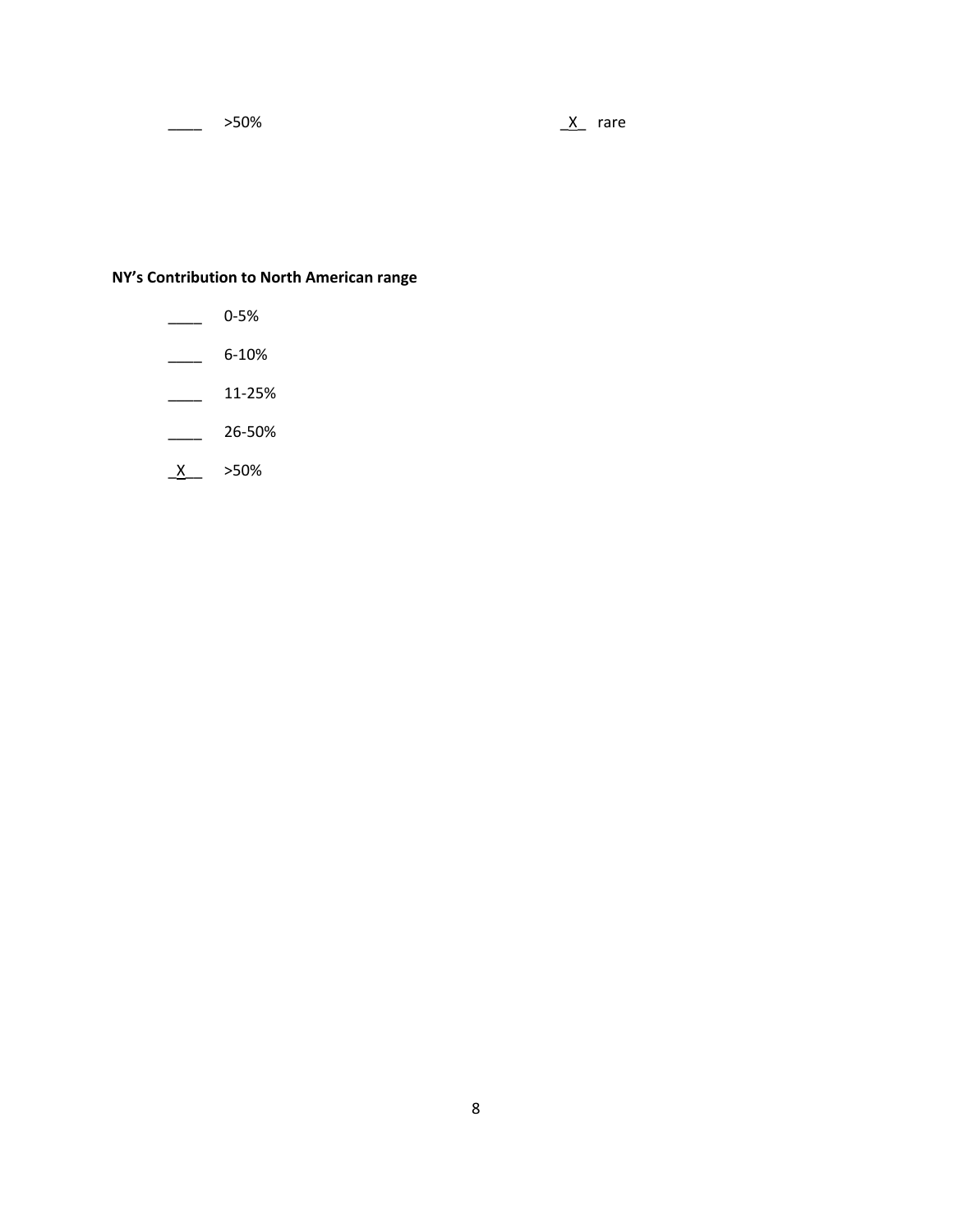**Classification of New York Range**

**\_ X\_\_ Core**

**\_\_\_\_\_ Peripheral**

**\_\_\_\_\_ Disjunct**

**Distance to core population:**

**\_\_\_\_\_\_\_\_\_\_\_\_\_**

# **IV. Primary Habitat or Community Type:**

**1.** Open acidic peatlands

## **Habitat or Community Type Trend in New York:**

| X Declining                       | <b>Stable</b> | Increasing | Unknown |
|-----------------------------------|---------------|------------|---------|
| Time frame of decline/increase: J |               |            |         |
| <b>Habitat Specialist?</b>        |               | Yes        | No.     |
| <b>Indicator Species?</b>         |               | <b>Yes</b> | No      |

#### **Habitat Discussion:**

The habitat for the six known localities in New York is characterized as medium fen with "…sedge – dominated floating peat mats on lake edges to low shrub-dominated backwater peat mats behind barrier dunes in the Lake Ontario basin" (Olivero 2001, Stanton 2004). The preferred host plant for *Hemileuca* sp. is bogbean (*Menyanthes trifoliata*), a shade intolerant species (Bonanno and White 2011).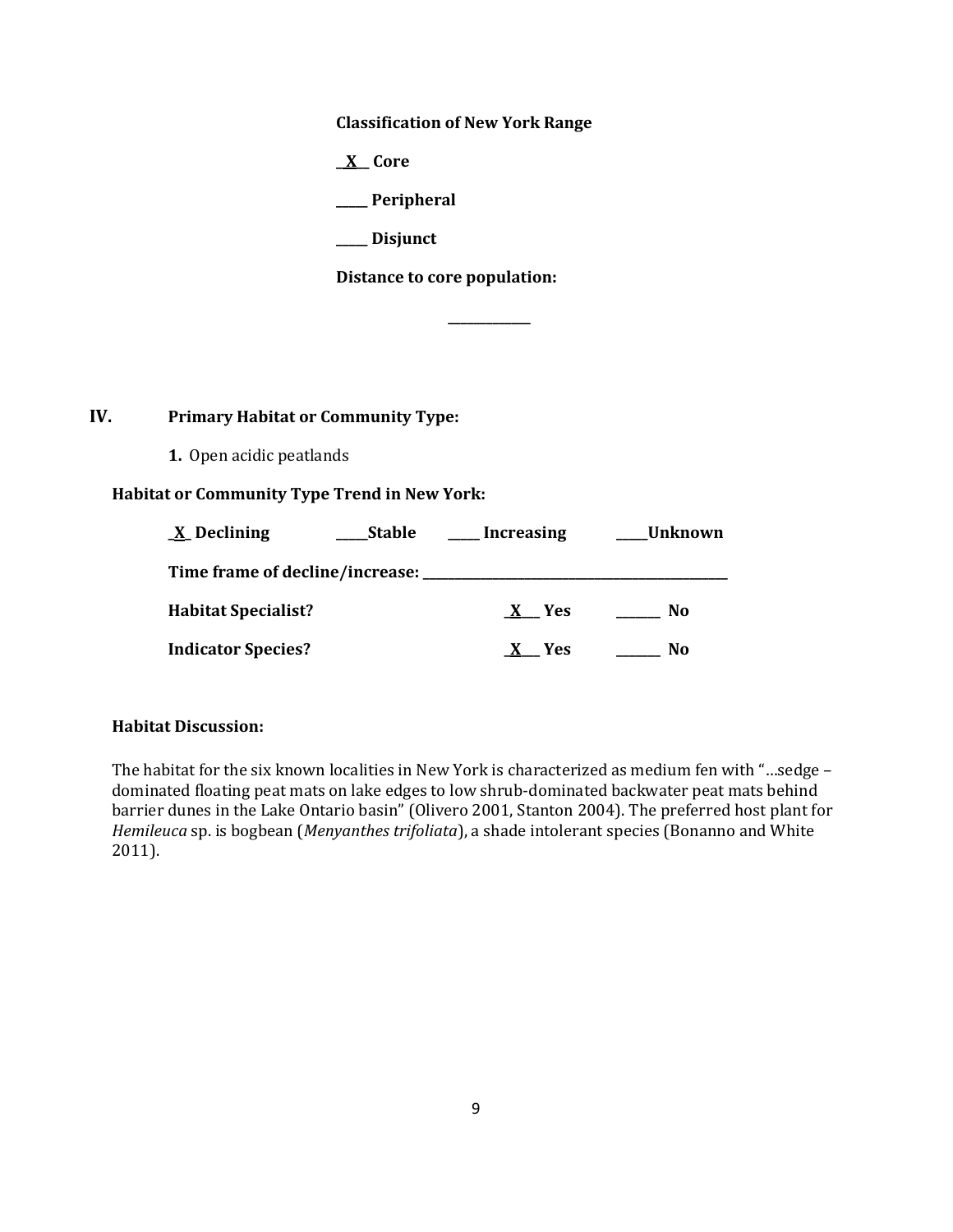- **V. New York Species Demographics and Life History**
	- **\_X\_\_ Breeder in New York**
		- **\_X\_\_ Summer Resident**
		- **\_X\_\_ Winter Resident**
		- **\_\_\_\_\_ Anadromous**

**\_\_\_\_\_ Non-breeder in New York**

- **\_\_\_\_\_ Summer Resident**
- **\_\_\_\_\_ Winter Resident**
- **\_\_\_\_\_ Catadromous**
- **\_\_\_\_\_ Migratory only**
- **\_\_\_\_\_Unknown**

#### **Species Demographics and Life History Discussion:**

Females lay their eggs after mating in the fall, with the eggs left to overwinter. Young hatch from April-June and develop into larvae in from May-July. Larvae pupate within peat and diurnal adults emerge from mid-September through mid-October, with peak flight around September 26-28 (Stanton 1998). Life expectancy averaged 3.7 days, with a maximum of 9 days for adult females and 12 days for males (Stanton 1998). Females usually mate with the first male to reach them and then oviposit eggs on the same day (Tuskes et al.1996). Females oviposit their eggs in clumps on shrubs and in rings around stems on a variety of plants (Stanton 1998). Early instar larvae have been observed feeding on the foliage of the closest plant until the preferred host plant, *M. trifoliata* emerges (Pryor 1998). Gravid females have a limited dispersal and move less than 10 m between potential oviposition sites, but up to 500m after ovipositing (Stanton 1998). Mark-recapture studies of adults in New York showed no dispersal between adjacent fens through forested habitat. Adults were found to travel up to 500m within the same fen (Stanton 2003).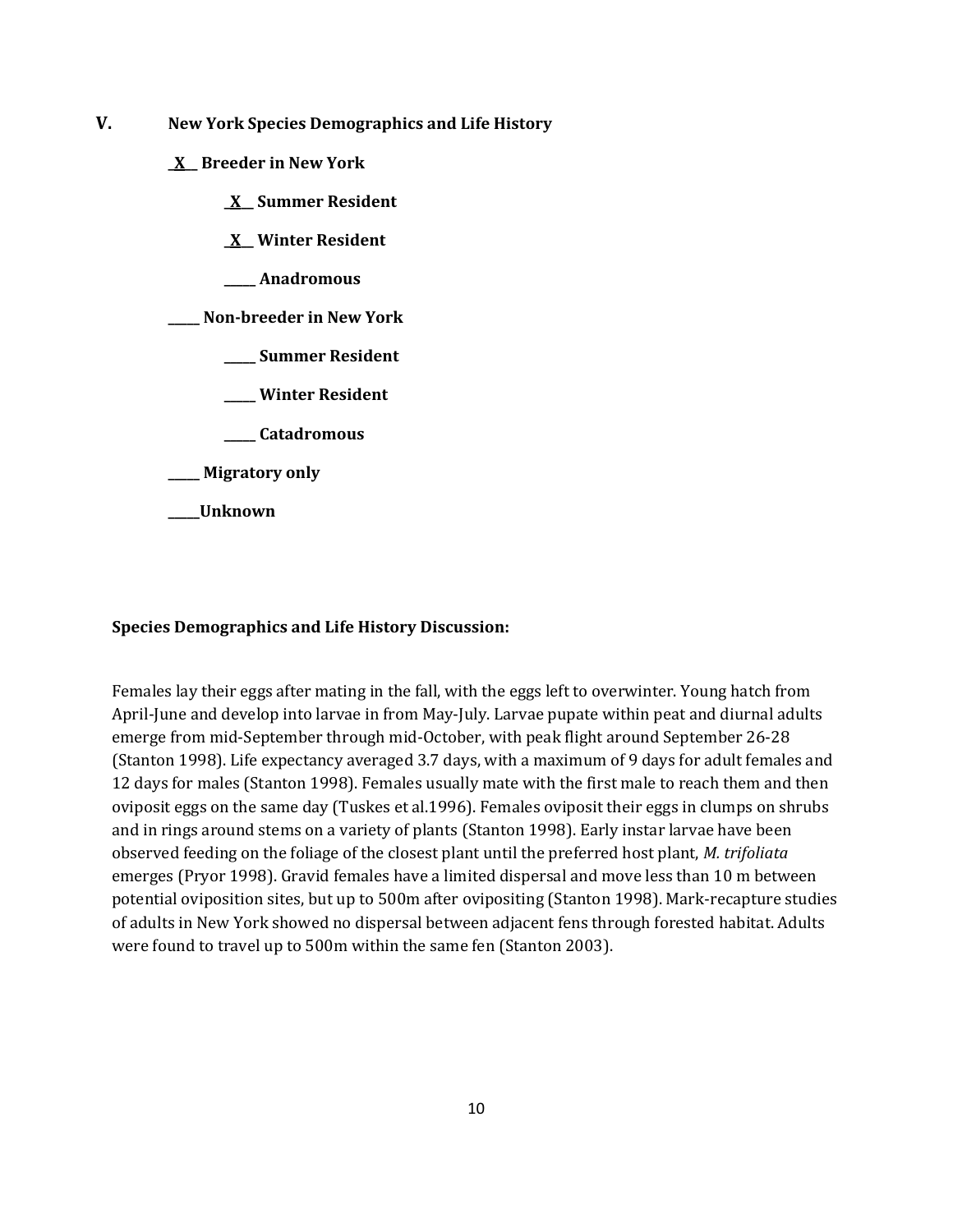# **VI. Threats:**

Threats known to affect bog buckmoth include water level changes in fens containing known populations; natural succession of fens to woody swamps from hydraulic alteration and nutrient enrichment; encroachment invasive species (*Phragmites australis*, *Typha angustifolia*)that out compete larval food plant *M. trifoliate*; developmental changes in watersheds altering natural water supplies; mosquitoes, gypsy moth and other pest spraying (NYSDEC 2005). A direct threat to overwintering eggs is trampling and browse by deer and rabbits (Pryor 1998). Larval and egg parasitoids are thought to play a role in population regulation. Stanton (2000) had found 45% of eggs in South Pond Fen, Oswego County, to be parasitized in 1999.

*Hemileuca* sp. was classified as "extremely vulnerable" to predicted climate change in an assessment of vulnerability conducted by the New York Natural Heritage Program. Its abundance and/or range extent within geographical area assessed likely to decrease by 2050 (Schlesinger et al. 2011).

# **Are there regulatory mechanisms that protect the species or its habitat in New York?**



The bog buckmoth is listed as an endangered species in New York and is protected by Environmental Conservation Law (ECL) section 11-0535 and the New York Code of Rules and Regulations (6 NYCRR Part 182). A permit is required for any proposed project that may result in a take of a species listed as Threatened or Endangered, including, but not limited to, actions that may kill or harm individual animals or result in the adverse modification, degradation or destruction of habitat occupied by the listed species.

All known localities are in conservation ownership and are protected from development. The Nature Conservancy owns the South Pond Fen and Rainbow Shores Bog. NYS owns Selkirk Fen and both Deer Creek sites. An organization known as "Save the County Land Trust" owns Silver Lake Fen.

The Freshwater Wetlands Act provides protection for wetlands greater than 12.4 acres in size under Article 24 of the NYS Conservation Law. The Army Corps of Engineers has the authority to regulate smaller wetlands in New York State, and the DEC has the authority to regulate smaller wetlands that are of unusual local importance. The Protection of Waters Program provides protection for rivers, streams, lakes, and ponds under Article 15 of the NYS Conservation Law.

# **Describe knowledge of management/conservation actions that are needed for recovery/conservation, or to eliminate, minimize, or compensate for the identified threats:**

In 2011, a management plan for bog buckmoth was drafted, identifying recovery goals to maintain a long-term self-sustaining population of *Hemilecua* sp.. One objective identified is to secure and buffer known breeding sites with their hydrological and ecological processes. A second objective is to maintain viable breeding populations in each of the six NY sites (Bonanno and White 2011).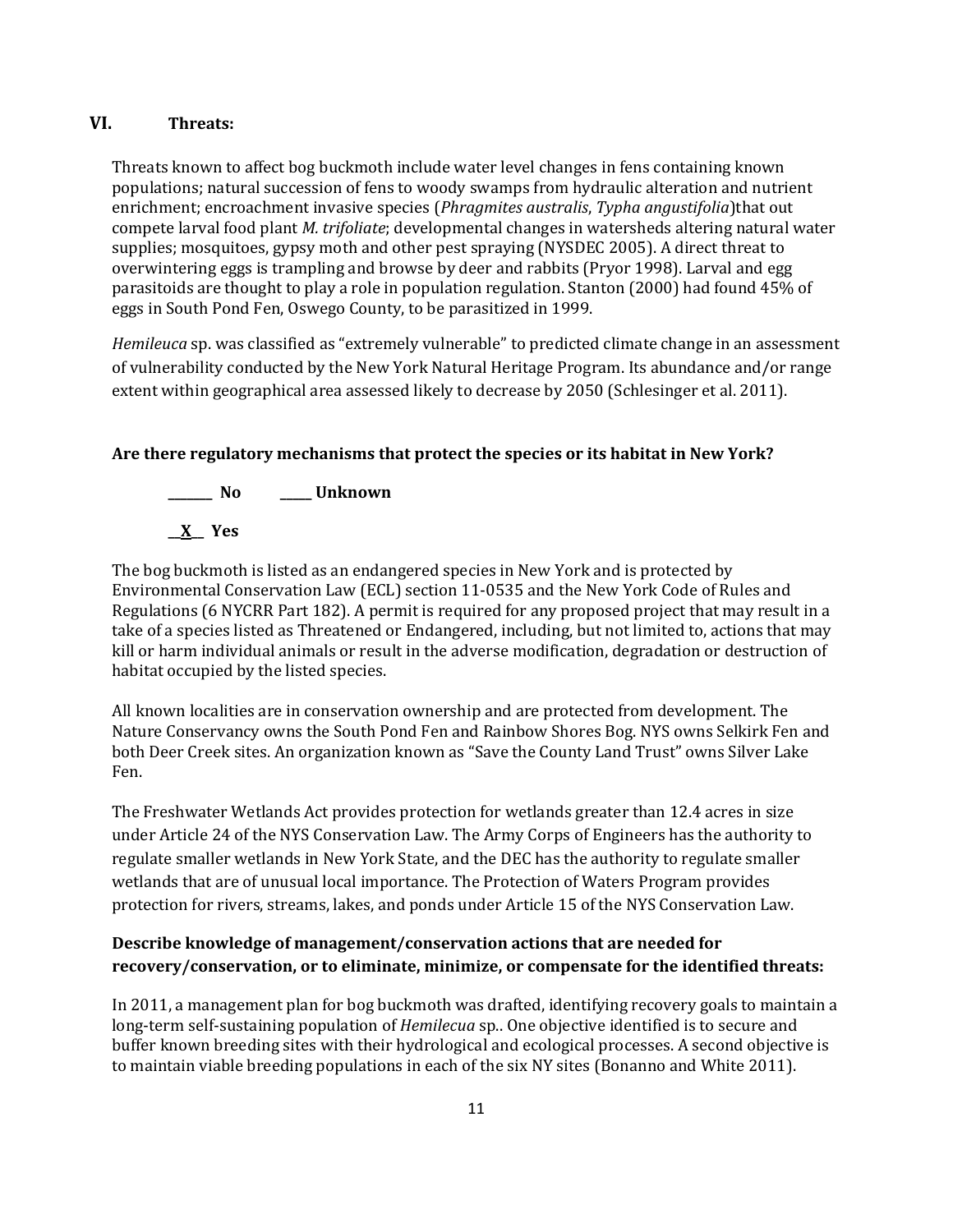| <b>Conservation Actions</b>    |                                                |  |
|--------------------------------|------------------------------------------------|--|
| <b>Action Category</b>         | Action                                         |  |
| Land/Water Protection          | Site/Area Protection                           |  |
| Land/Water Protection          | Resource/Habitat Protection                    |  |
| Land/Water Management          | Site/Area Management                           |  |
| Land/Water Management          | Invasive/Problematic Species Control           |  |
| Land/Water Management          | <b>Habitat and Natural Process Restoration</b> |  |
| <b>Education and Awareness</b> | Awareness & Communications                     |  |
| Law and Policy                 | Policies and Regulations                       |  |

Conservation actions following IUCN taxonomy are categorized in the table below.

The Comprehensive Wildlife Conservation Strategy (NYSDEC 2005) includes recommendations for the following actions for the bog buck moth.

#### **Fact sheet:**

Develop a fact sheet for the bog buckmoth for paper distribution and for the website. **Human management:**

Take appropriate action to remove invasive species or control, deter, or repair damage from human activities

# **Habitat monitoring:**

- Identify development and other human impacts on the population sites and whether they are negatively affecting the populations.
- Identify invasive species contamination of all population sites and whether it is negatively impacting populations.

#### **Human restoration:**

With understanding of habitat requirements and threats, identify methods to maintain and improve habitat and if possible expand the species to other wetlands.

#### **Life history research:**

- Conduct research on effects of egg/larvae parasitism on population dynamics at all sites.
- Determine viability parameters for bog buckmoth populations.
- Conduct research to better understand pupation habitat, immigration and emigration from population sites, and long term population dynamics.

#### **Other action:**

- Contact experts in Ontario Canada regarding the status of the sites previously known from that province.
	- Pursue final naming of the species (subspecies) by experts supposedly working on this.

## **Other management plan:**

Develop a management/recovery plan for the bog buckmoth that includes all current knowledge of the species and its habitat and recommendations for actions to recover the species to the extent that it can be down-listed or de-listed.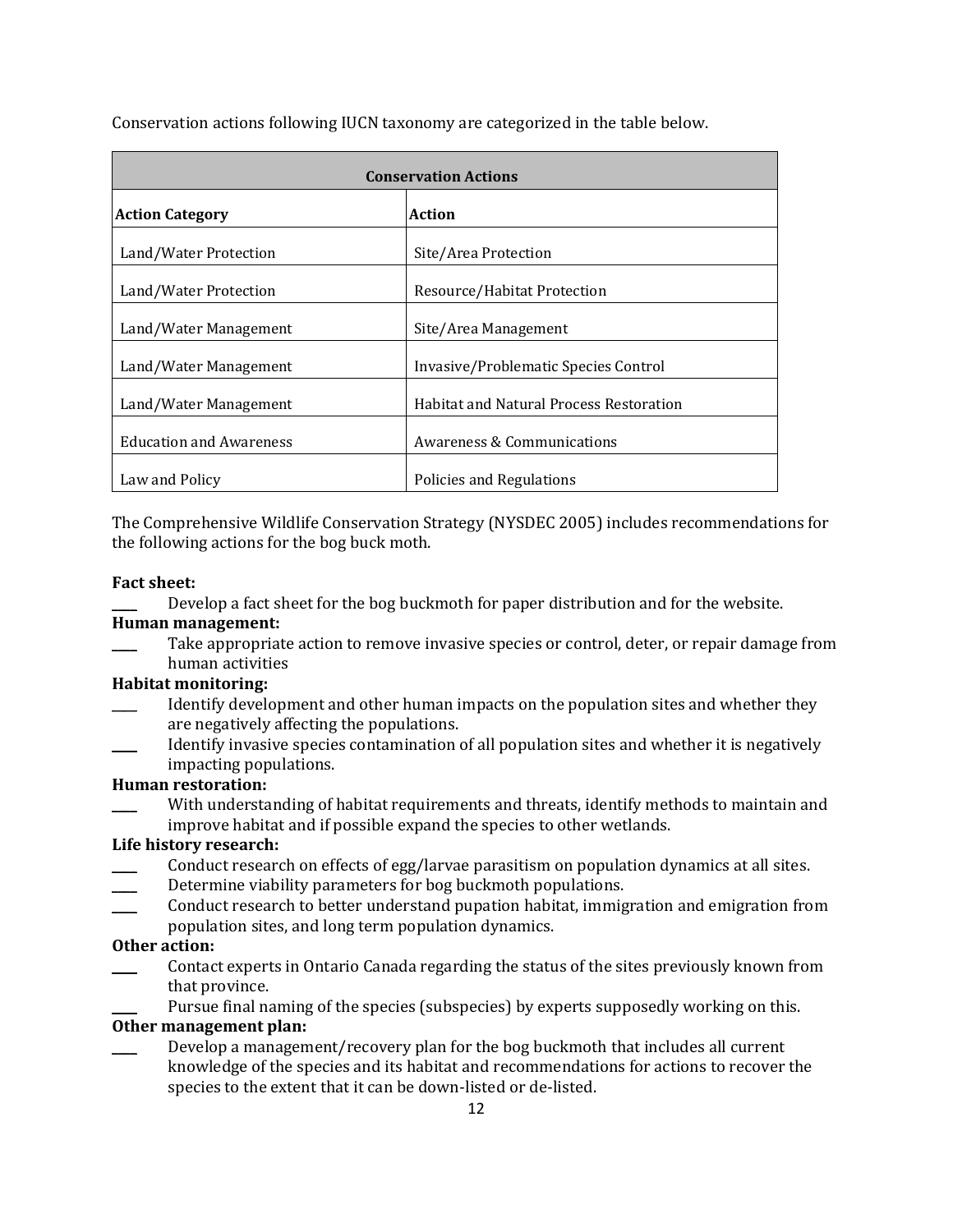#### **Population monitoring:**

- \_\_\_\_ Continue monitoring of all populations. Increase effectiveness of monitoring techniques. **State land unit management plan:**
- \_\_\_\_ Incorporate bog buckmoth management into management and work plans for NYS DEC lands where it occurs.

## **VII. References**

- Bonanno, S.E. 2007. Summary report: Eastern Lake Ontario bog buckmoth population monitoring program. 2007 field season and temporal trends. A report prepared for NYS DEC Endangered Species Unit, Albany, NY, 26 pp.
- Bonanno, S.E. 2008. Summary Report: Eastern Lake Ontario bog buckmoth population monitoring program. 2008 field season and temporal trends. A report prepared for NYS DEC Endangered Species Unit, Albany, NY.
- Bonanno, S.E. 2013. Summary Report: Eastern Lake Ontario bog buckmoth population monitoring program. 2013 field season and temporal trends. A report prepared for NYS DEC Wildlife Diversity Unit, Albany, NY.
- Bonnano, S.E. and E.L. White. 2011. Draft: Bog buckmoth (*Hemileuca sp. 1*) recovery plan for New York State. New York Natural Heritage Program, Albany, NY.
- COSEWIC. 2009. COSEWIC assessment and stauts report on the Bogbean Buck moth *Hemileuca* sp. in Canada. Committee on the Status of Endangered Wildlife in Canada. Ottawa. <www.saraegistry.gc.ca/species/speciesDetails\_e.cfn?sid=1058>.
- Gradish, A. and M. Tonge. 2011. Recovery strategy for the bogbean buckmoth (*Hemileuca* sp.) in Ontario. Ontario Recovery Strategy Series. Prepared for the Ontario Ministry of Natural Resources, Peterborough, Ontario. vi+ 19pp.
- Lawlore, F. 2003. Summary report: eastern Lake Ontario bog buckmoth population monitoring program. 2003 field season and temporal trends. A report prepared for NYS DEC, Endangered Species Unit, Albany, NY. The Nature Conservancy, Pulaski, NY. 7 pp.
- Legge, J.T., R. Roush, R. Desalle, A.P. Vogler, and B. May. 1996. Genetic criteria for establishing evolutionarily significant units in Cryan's buckmoth. Conservation Biology 10:85-98.
- NatureServe. 2013. NatureServe Explorer: An online encyclopedia of life [web application]. Version 7.1. NatureServe, Arlington, Virginia. <http://www.natureserve.org/explorer>. Accessed 26 April 2013.